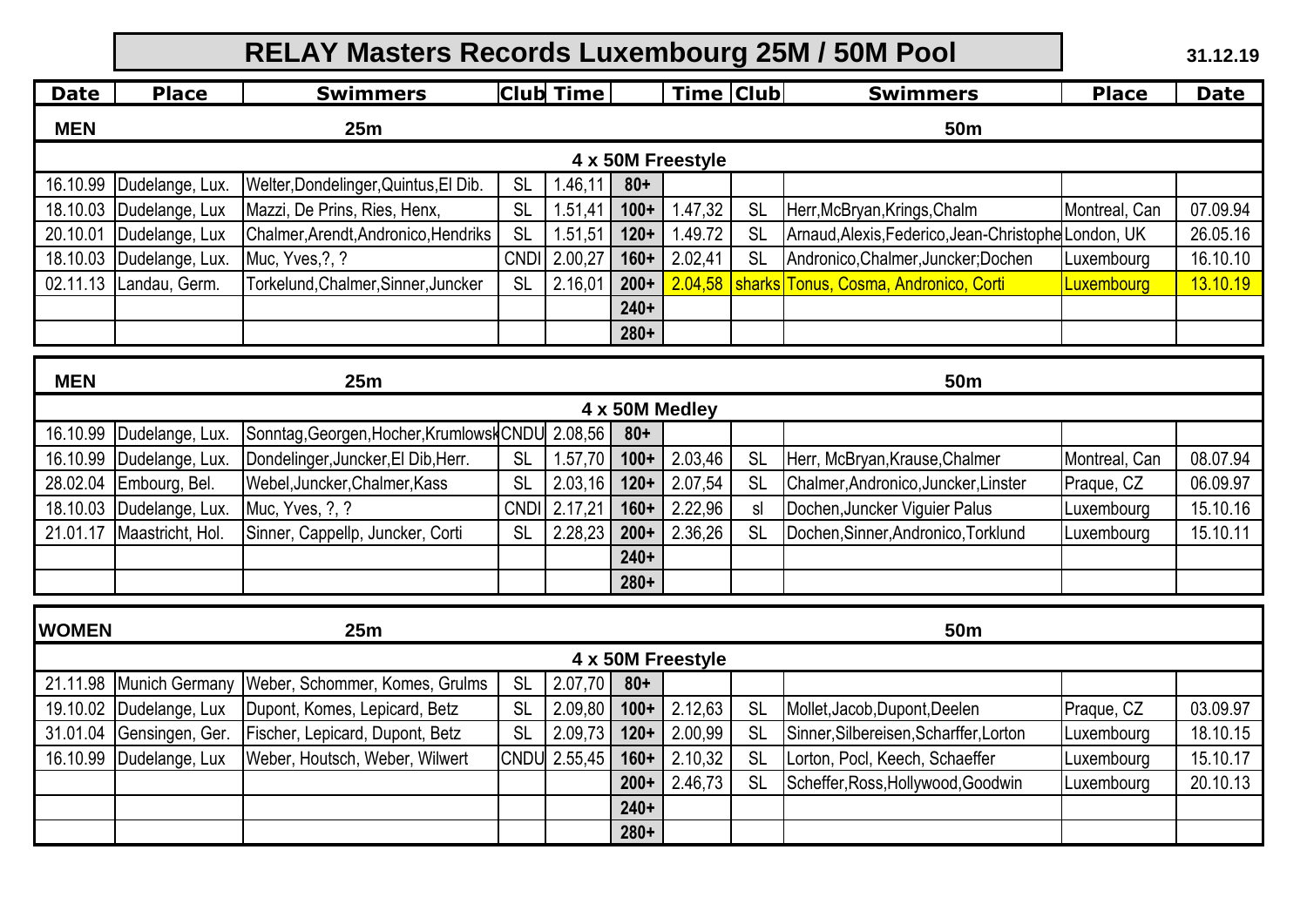**31.12.19**

| <b>Date</b>                          | <b>Club</b> Time<br>Time Club<br><b>Place</b><br><b>Swimmers</b><br><b>Swimmers</b> |                                                |             |              |         |                | <b>Place</b> | <b>Date</b>                             |                 |          |  |
|--------------------------------------|-------------------------------------------------------------------------------------|------------------------------------------------|-------------|--------------|---------|----------------|--------------|-----------------------------------------|-----------------|----------|--|
| <b>WOMEN</b>                         |                                                                                     | 25m                                            |             |              |         |                |              | <b>50m</b>                              |                 |          |  |
|                                      |                                                                                     |                                                |             |              |         | 4 x 50M Medley |              |                                         |                 |          |  |
|                                      |                                                                                     |                                                |             |              | $80 +$  |                |              |                                         |                 |          |  |
| 20.10.01                             | Dudelange, Lux.                                                                     | Grulms, Mollet, Komes, Jacob                   | <b>SL</b>   | 2.21,70      | $100+$  | 2.30,49        | <b>SL</b>    | Dupont, Deelen, Mollet, Jacob           | Praque, CZ      | 06.09.97 |  |
| 31.01.04                             | Gensingen, Ger.                                                                     | Fischer, Dupont, Betz, Lepicard                | <b>SL</b>   | 2.26,67      | $120+$  | 2.25,60        | <b>SL</b>    | Sinner, Lorton, Johnson, Schaeffer      | Luxembourg      | 13.10.18 |  |
| 14.10.00                             | Dudelange, Lux                                                                      | Weber, Houtsch, Weber, Wilwert                 | <b>CNDU</b> | 3.09,07      | $160+$  | 2.30,38        | <b>SL</b>    | Schaeffer, Keech, Lorton, Pock          | Luxembourg      | 14.10.17 |  |
|                                      |                                                                                     |                                                |             |              | $200+$  | 2.55,95        | <b>SL</b>    | Schaeffer, Roos, Lorton, Botzem         | Luxembourg      | 17.10.15 |  |
|                                      |                                                                                     |                                                |             |              | $240+$  |                |              |                                         |                 |          |  |
|                                      |                                                                                     |                                                |             |              | $280+$  |                |              |                                         |                 |          |  |
|                                      |                                                                                     |                                                |             |              |         |                |              |                                         |                 |          |  |
| <b>MIX</b><br>25m<br>50 <sub>m</sub> |                                                                                     |                                                |             |              |         |                |              |                                         |                 |          |  |
| 4 x 50M Freestyle                    |                                                                                     |                                                |             |              |         |                |              |                                         |                 |          |  |
|                                      |                                                                                     |                                                |             |              | $80 +$  |                |              |                                         |                 |          |  |
| 18.10.03                             | Dudelange, Lux                                                                      | Fischer, Lepicard, Linster, Chalmer            | <b>SL</b>   | 2.06,43      | $100+$  | 1.53,20        | <b>SL</b>    | Sinner, Silbereisen, Pistalo, LeDallour | Luxembourg      | 18.10.15 |  |
| 19.10.02                             | Dudelange, Lux                                                                      | Chalmer, Andronico, Betz, Komes                | <b>SL</b>   | 2.03,44      | $120 +$ | 2.00,62        | <b>SL</b>    | Chalmer, Betz, Andronico, Linster       | Innsbruck, A    | 17.08.99 |  |
|                                      |                                                                                     |                                                |             |              | $160+$  | 1.58,02        | <b>SL</b>    | Schaeffer, Viguier, Capella, Keech      | Budapest, H     | 18.08.17 |  |
| 05.11.16                             | Landau, Germ.                                                                       | Chalmer, Flammang, Boly, Peters                |             | CNDU 2.50,86 | $200+$  | 2.17,32        | CNDL         | Peters, Roch, Feitler, Chalmer          | Luxembourg      | 18.10.15 |  |
|                                      |                                                                                     |                                                |             |              | $240+$  | 2.49,96        | <b>SL</b>    | Corti, Ross, DeMorais, Andronico        | Luxembourg      | 18.10.15 |  |
|                                      |                                                                                     |                                                |             |              | $280+$  |                |              |                                         |                 |          |  |
| <b>MIX</b>                           |                                                                                     | 25m                                            |             |              |         |                |              | <b>50m</b>                              |                 |          |  |
|                                      |                                                                                     |                                                |             |              |         | 4 x 50M Medley |              |                                         |                 |          |  |
|                                      |                                                                                     |                                                |             |              | $80 +$  |                |              |                                         |                 |          |  |
| 18.10.03                             |                                                                                     | Dudelange, Luxen Fischer, Henx, Lepicard, Kass | <b>SL</b>   | 2.21,16      | $100+$  | 2.14,40        | <b>SL</b>    | Herr, Weber, Andronico, Bosch           | Riccione, Italy | 06.09.95 |  |
| 09.06.98                             | Dudelange, Luxen ?, ?, ?, ?                                                         |                                                | <b>CNDI</b> | 2.10,05      | $120 +$ | 2.09,25        | <b>SL</b>    | Le Dallour, Schaeffer, Sales, Sadov     | Luxembourg      | 15.10.17 |  |
| 11.11.17                             | Thionville, Fr.                                                                     | Viquier, Juncker, Lorton, Keech                | <b>SL</b>   | 2.13,58      | $160+$  | 2.12.99        | <b>SL</b>    | Jean-Christophe, Patrick, Olivia, Gosia | London, UK      | 27.05.16 |  |
|                                      |                                                                                     |                                                |             |              | $200+$  | 2.43,73        | <b>SL</b>    | Pock, Botzem, Möller, Andronico         | Luxembourg      | 15.10.17 |  |
|                                      |                                                                                     |                                                |             |              | $240+$  | 3.24,46        | <b>SL</b>    | Sinner, DeMorais, Ross, Corti           | Luxembourg      | 17.10.15 |  |
|                                      |                                                                                     |                                                |             |              | $280+$  |                |              |                                         |                 |          |  |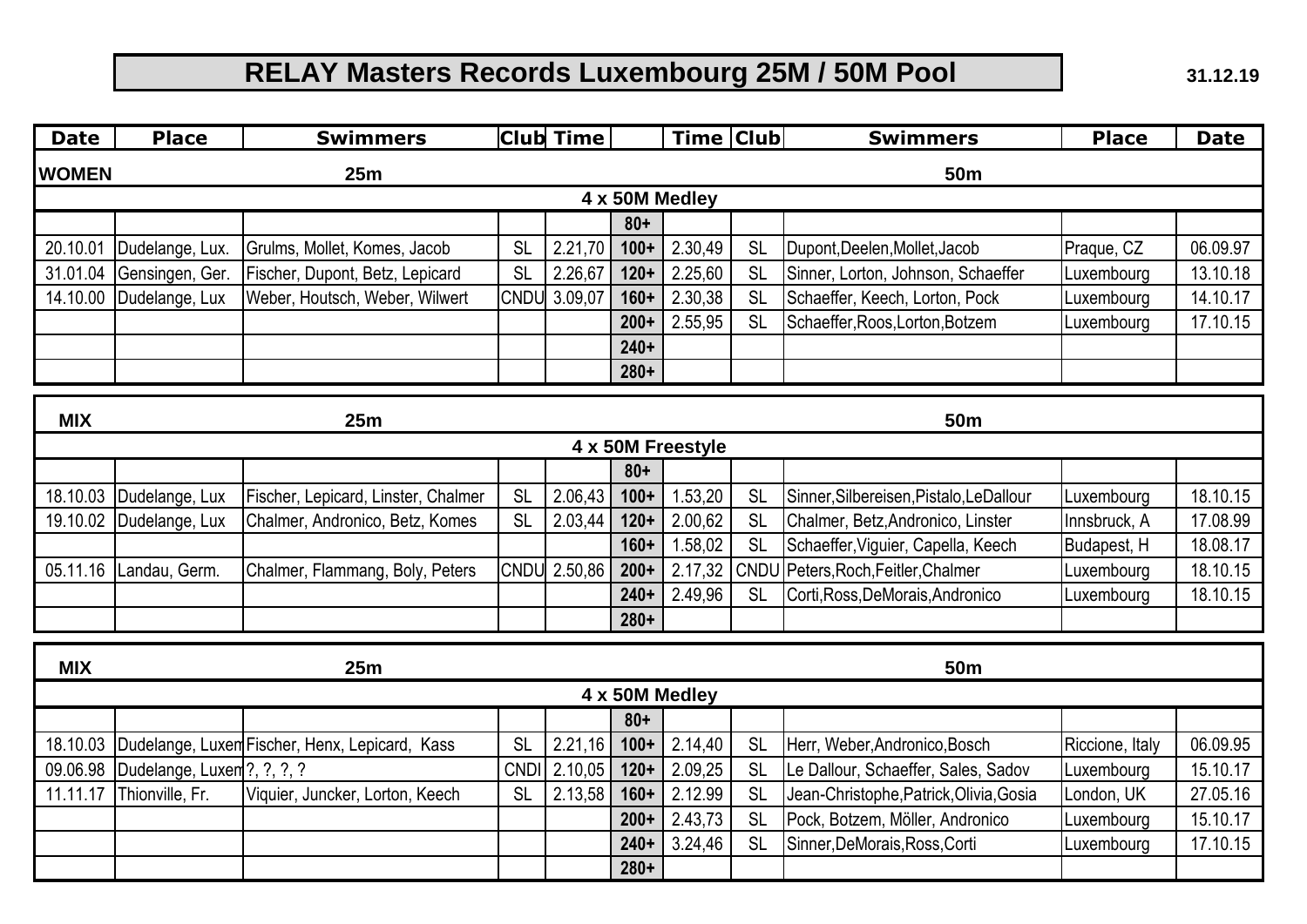|              |                    | 31.12.19                        |  |              |                  |                    |  |                                               |              |             |
|--------------|--------------------|---------------------------------|--|--------------|------------------|--------------------|--|-----------------------------------------------|--------------|-------------|
| <b>Date</b>  | <b>Place</b>       | <b>Swimmers</b>                 |  | Club Time    |                  | <b>Time Club</b>   |  | <b>Swimmers</b>                               | <b>Place</b> | <b>Date</b> |
| <b>MEN</b>   |                    | 25m                             |  |              |                  |                    |  | <b>50m</b>                                    |              |             |
|              | 4 x 100M Freestyle |                                 |  |              |                  |                    |  |                                               |              |             |
|              |                    |                                 |  |              | $80+$            |                    |  |                                               |              |             |
|              |                    |                                 |  |              | $100+$           |                    |  |                                               |              |             |
| 12.03.17     | Embourg, Bel.      | Luengo, Andrade, Chalmer, Cieol |  | CNDU 4.36,33 | $120+$           |                    |  | 4.32,13 CNDU Muller, Degrott, Cieol, Poliakov | Woluwe, Bel. | 08.12.18    |
|              |                    |                                 |  |              | $160+$           |                    |  | 4.53,38 CNDU Peters, Degrott, Chalmer, Cieol  | Woluwe, Bel. | 10.12.17    |
|              |                    |                                 |  |              | $200+$           |                    |  |                                               |              |             |
|              |                    |                                 |  |              | $240+$           |                    |  |                                               |              |             |
|              |                    |                                 |  |              | $280+$           |                    |  |                                               |              |             |
| <b>MEN</b>   | 25m<br><b>50m</b>  |                                 |  |              |                  |                    |  |                                               |              |             |
|              |                    |                                 |  |              |                  | 4 x 100M Medley    |  |                                               |              |             |
|              |                    |                                 |  |              | $80+$            |                    |  |                                               |              |             |
|              |                    |                                 |  |              | $100+$           |                    |  |                                               |              |             |
| 11.03.17     | Embourg, Bel.      | Cieol, Degrott, Andrade, Luengo |  | CNDU 5.07,52 | $120+$           |                    |  | 5.21,63 CNDU Cieol, Muller, Degrott, Chalmer  | Woluwe, Bel. | 08.12.18    |
|              |                    |                                 |  |              | $160+$           |                    |  |                                               |              |             |
|              |                    |                                 |  |              | $200+$           |                    |  |                                               |              |             |
|              |                    |                                 |  |              | $240+$           |                    |  |                                               |              |             |
|              |                    |                                 |  |              | $280+$           |                    |  |                                               |              |             |
| <b>WOMEN</b> |                    | 25m                             |  |              |                  |                    |  | 50 <sub>m</sub>                               |              |             |
|              |                    |                                 |  |              |                  | 4 x 100M Freestyle |  |                                               |              |             |
|              |                    |                                 |  |              | $80 +$           |                    |  |                                               |              |             |
|              |                    |                                 |  |              | $100+$           |                    |  |                                               |              |             |
|              |                    |                                 |  |              | $120+$           |                    |  |                                               |              |             |
|              |                    |                                 |  |              | $160+$<br>$200+$ |                    |  |                                               |              |             |
|              |                    |                                 |  |              | $240+$           |                    |  |                                               |              |             |
|              |                    |                                 |  |              | $280+$           |                    |  |                                               |              |             |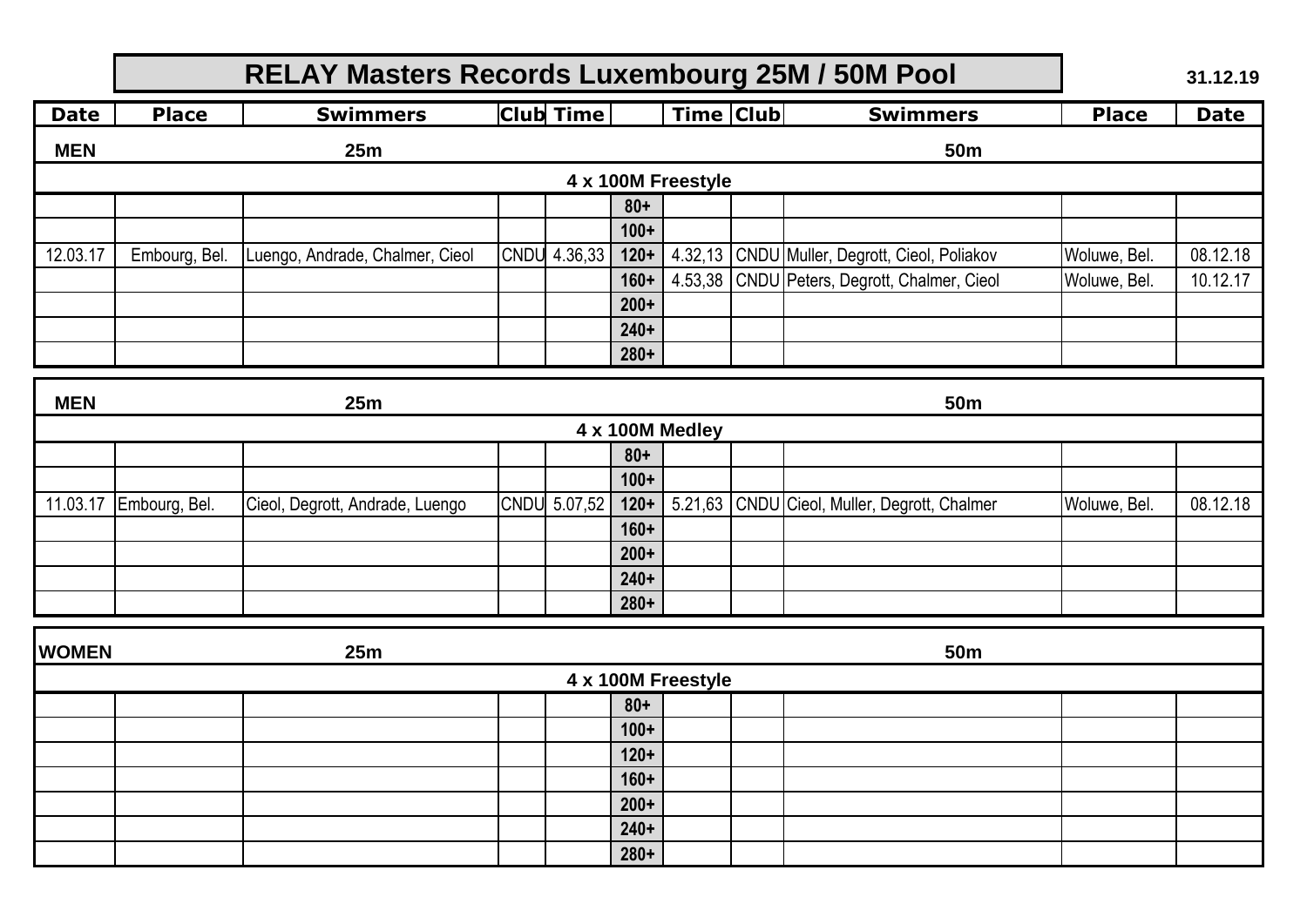**Date Place Swimmers Club Time Time Club Swimmers Place Date WOMEN 80+ 100+ 120+ 160+ 200+ 240+ 280+ MIX 80+ 100+ 120+ 160+** 5.29,84 CNDU Chalmer, Feitler, Boly, Andrale Charleroi, Bel. 15.04.17 200+ 6.31,52 CNDU Circiu, Flammang, Boly, Chalmer Woluwe, Bel. | 08.12.18 **240+ 280+ MIX 4 x 100M Medley 25m 50m 4 x 100M Freestyle 25m 50m 25m 50m**

| 4 x 100M Medley |  |  |  |        |  |  |                                               |              |          |  |  |
|-----------------|--|--|--|--------|--|--|-----------------------------------------------|--------------|----------|--|--|
|                 |  |  |  | $80+$  |  |  |                                               |              |          |  |  |
|                 |  |  |  | $100+$ |  |  |                                               |              |          |  |  |
|                 |  |  |  | $120+$ |  |  |                                               |              |          |  |  |
|                 |  |  |  | $160+$ |  |  |                                               |              |          |  |  |
|                 |  |  |  | $200+$ |  |  | 6.45,82 CNDU Peters, Flammang, Boly, Chalmer  | Woluwe, Bel. | 10.12.17 |  |  |
|                 |  |  |  | $240+$ |  |  | 6.19,81 CNDU Poliakov, Boly, Flammang, Peters | Woluwe, Bel. | 08.12.18 |  |  |
|                 |  |  |  | $280+$ |  |  |                                               |              |          |  |  |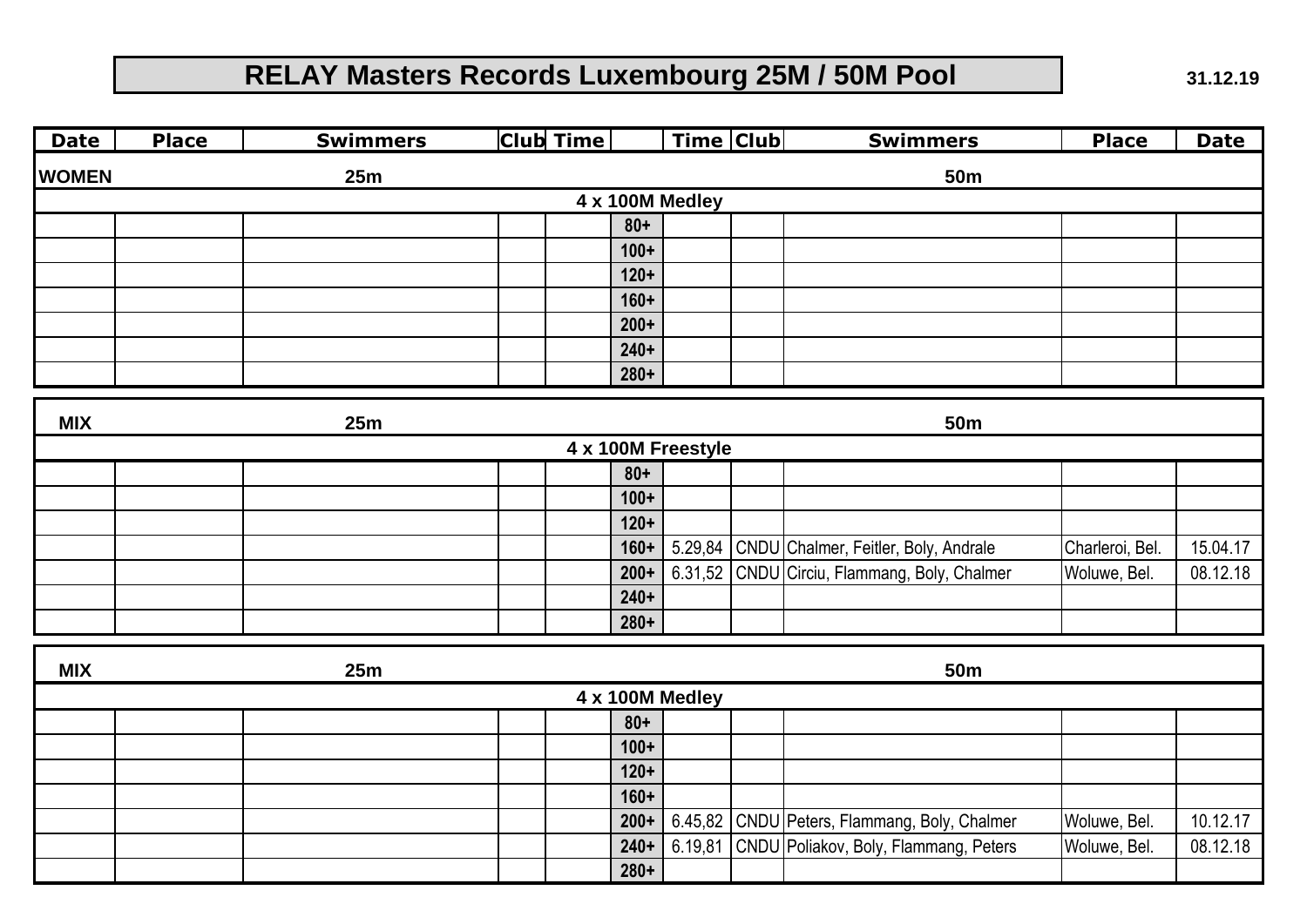**31.12.19**

| <b>Date</b> | <b>Place</b>       | <b>Swimmers</b> | <b>Club</b> Time |        | <b>Time Club</b> |  | <b>Swimmers</b>                                 | <b>Place</b> | <b>Date</b> |  |  |
|-------------|--------------------|-----------------|------------------|--------|------------------|--|-------------------------------------------------|--------------|-------------|--|--|
| <b>MEN</b>  |                    | 25m             |                  |        |                  |  | 50 <sub>m</sub>                                 |              |             |  |  |
|             | 4 x 200M Freestyle |                 |                  |        |                  |  |                                                 |              |             |  |  |
|             |                    |                 |                  | $80 +$ |                  |  |                                                 |              |             |  |  |
|             |                    |                 |                  | $100+$ |                  |  |                                                 |              |             |  |  |
|             |                    |                 |                  | $120+$ |                  |  |                                                 |              |             |  |  |
|             |                    |                 |                  | $160+$ |                  |  | 11.22,36 CNDU Cieol, Degrott, Chalmer, Peters   | Woluwe, Bel. | 10.12.17    |  |  |
|             |                    |                 |                  | $200+$ |                  |  | 12.00,54 CNDU Chalmer, Poliakov, Peters, Circiu | Woluwe, Bel. | 08.12.18    |  |  |
|             |                    |                 |                  | $240+$ |                  |  |                                                 |              |             |  |  |
|             |                    |                 |                  | $280+$ |                  |  |                                                 |              |             |  |  |

| <b>MEN</b> | 25m             | 50 <sub>m</sub> |        |  |  |  |  |  |  |  |
|------------|-----------------|-----------------|--------|--|--|--|--|--|--|--|
|            | 4 x 200M Medley |                 |        |  |  |  |  |  |  |  |
|            |                 |                 | $80+$  |  |  |  |  |  |  |  |
|            |                 |                 | $100+$ |  |  |  |  |  |  |  |
|            |                 |                 | $120+$ |  |  |  |  |  |  |  |
|            |                 |                 | $160+$ |  |  |  |  |  |  |  |
|            |                 |                 | $200+$ |  |  |  |  |  |  |  |
|            |                 |                 | $240+$ |  |  |  |  |  |  |  |
|            |                 |                 | $280+$ |  |  |  |  |  |  |  |

| <b>WOMEN</b> | 25m                | <b>50m</b> |        |  |  |  |  |  |  |  |  |  |
|--------------|--------------------|------------|--------|--|--|--|--|--|--|--|--|--|
|              | 4 x 200M Freestyle |            |        |  |  |  |  |  |  |  |  |  |
|              |                    |            | $80 +$ |  |  |  |  |  |  |  |  |  |
|              |                    |            | $100+$ |  |  |  |  |  |  |  |  |  |
|              |                    |            | $120+$ |  |  |  |  |  |  |  |  |  |
|              |                    |            | $160+$ |  |  |  |  |  |  |  |  |  |
|              |                    |            | $200+$ |  |  |  |  |  |  |  |  |  |
|              |                    |            | $240+$ |  |  |  |  |  |  |  |  |  |
|              |                    |            | $280+$ |  |  |  |  |  |  |  |  |  |